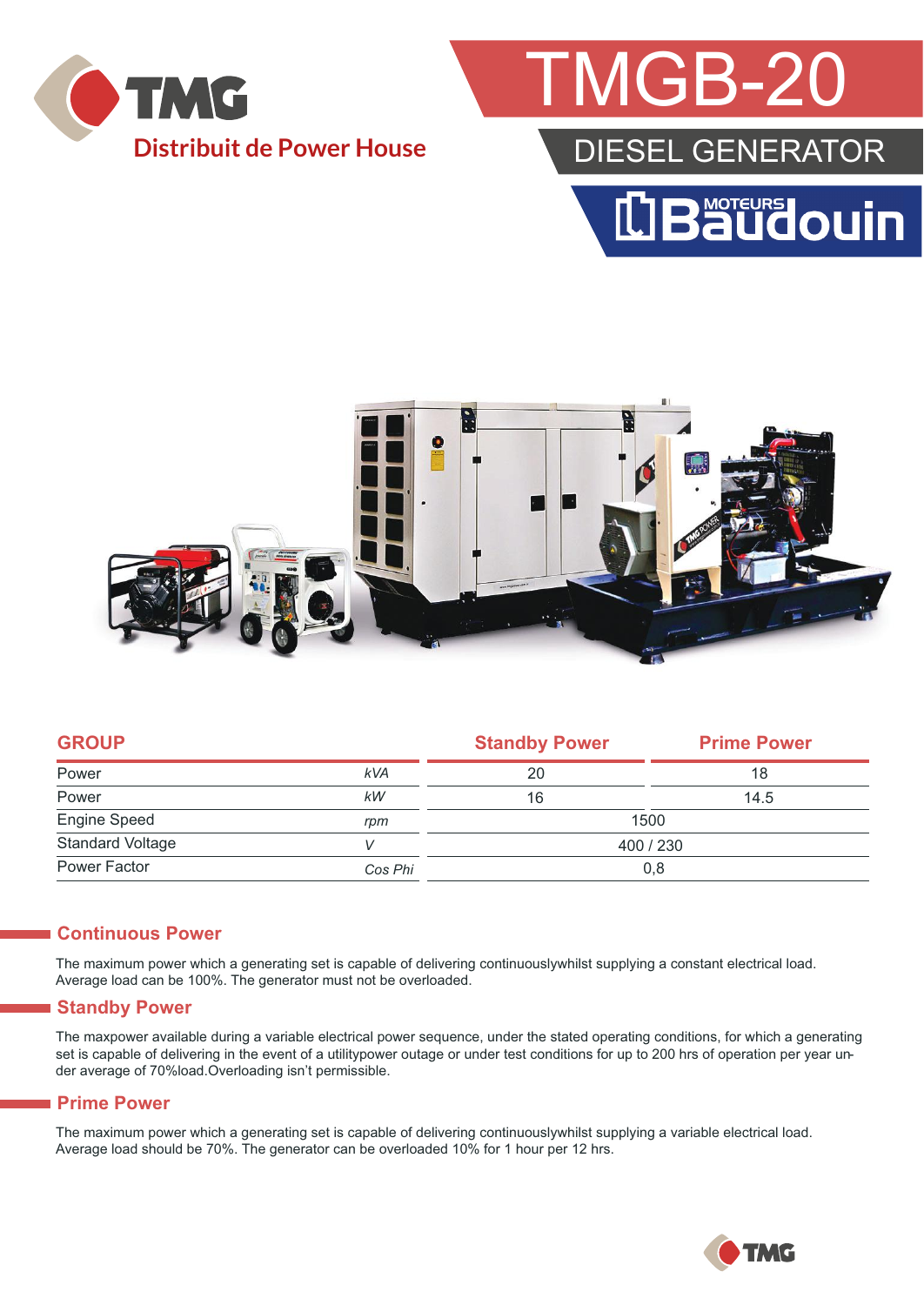### **TMG Distribuit de Power House**

# TMGB-20

#### **Engine Properties**

| <b>Brand</b>                      |       | <b>BAUDOUIN</b>           |
|-----------------------------------|-------|---------------------------|
| <b>Model</b>                      |       | 4M06G20/5                 |
| <b>Standby</b>                    | kW    | 20                        |
| <b>Prime</b>                      | kW    | 18                        |
| <b>Cylinder Displacement</b>      | It.   | 2.3                       |
| <b>Number of Cylinders / Type</b> |       | 4 / In line               |
| <b>Bore x Stroke</b>              | mmxmm | 89x92                     |
| <b>Compression Ratio</b>          |       | 17.5:1                    |
| <b>Governor Type</b>              |       | Electronic                |
| <b>Idle Speed</b>                 | rpm   | 1500                      |
| <b>Aspiration</b>                 |       | <b>Natural Aspiration</b> |
| <b>Injection Type</b>             |       | Direct Injection          |
| <b>Cooling System</b>             |       | Liquid Cooled             |
| <b>Fuel Consumption%100</b>       | lt/h  | 4.7                       |
| <b>Fuel Consumption%75</b>        | It/h  | 3.6                       |
| <b>Fuel Consumption%50</b>        | It/h  | 2.6                       |
| <b>Oil Capacity</b>               | It.   | 11.5                      |
| <b>Cooling Liquid Capacity</b>    | It.   | 16                        |
| <b>Voltage</b>                    | V     | 12                        |
| <b>Battery Capacity</b>           | Α     | 72                        |

#### **Alternator Properties**

| V<br><b>Output Voltage</b>          |       | 230/400     |  |  |
|-------------------------------------|-------|-------------|--|--|
| <b>Frequency</b>                    | НZ    | 50          |  |  |
| <b>Automatic Voltage Regulation</b> | $±\%$ | 0,5         |  |  |
| Phase                               |       | 3           |  |  |
| Pole                                |       | 4           |  |  |
| Overload                            |       | 1 Hour %110 |  |  |
| <b>Voltage Regulation</b>           |       | ±%1         |  |  |
| <b>Power Factor</b>                 | Cosa  | 0,8         |  |  |
| <b>Warning System</b>               |       | Self Alert  |  |  |
| <b>AVR Model</b>                    |       | SX460       |  |  |
| <b>Total Harmonic Losing</b>        |       | ≤%3         |  |  |
| <b>Connecting Type</b>              |       | Star        |  |  |
| <b>Protection Class</b>             |       | IP 23       |  |  |
| <b>Isolation Class</b>              |       | н           |  |  |

#### **Diemensions**







| L x W x H                 | mт | 2000x950x1260 | L x W x H                 | mm  | 1700x950xTBA |
|---------------------------|----|---------------|---------------------------|-----|--------------|
| Weight                    | Кa | ТВА           | Weight                    | Кg  | TBA          |
| <b>Fuel Tank Capacity</b> |    | 85            | <b>Fuel Tank Capacity</b> | It. | 85           |

#### **Standard Specification**

Some standard equipments that TMG POWER provides with generator sets;

- 50°C cooland radiator
- Flexible fuelpipes and oil drain valve
- Engine jacket heater
- 4 pole synchronous type self-excited brushless alternator
- Battery and wires
- Entegrated fuel tank
- User and maintenance manual
- Oil and antifreeze
- Datakom D-300 controller
- Battery charger
- Electrical circuit diagram